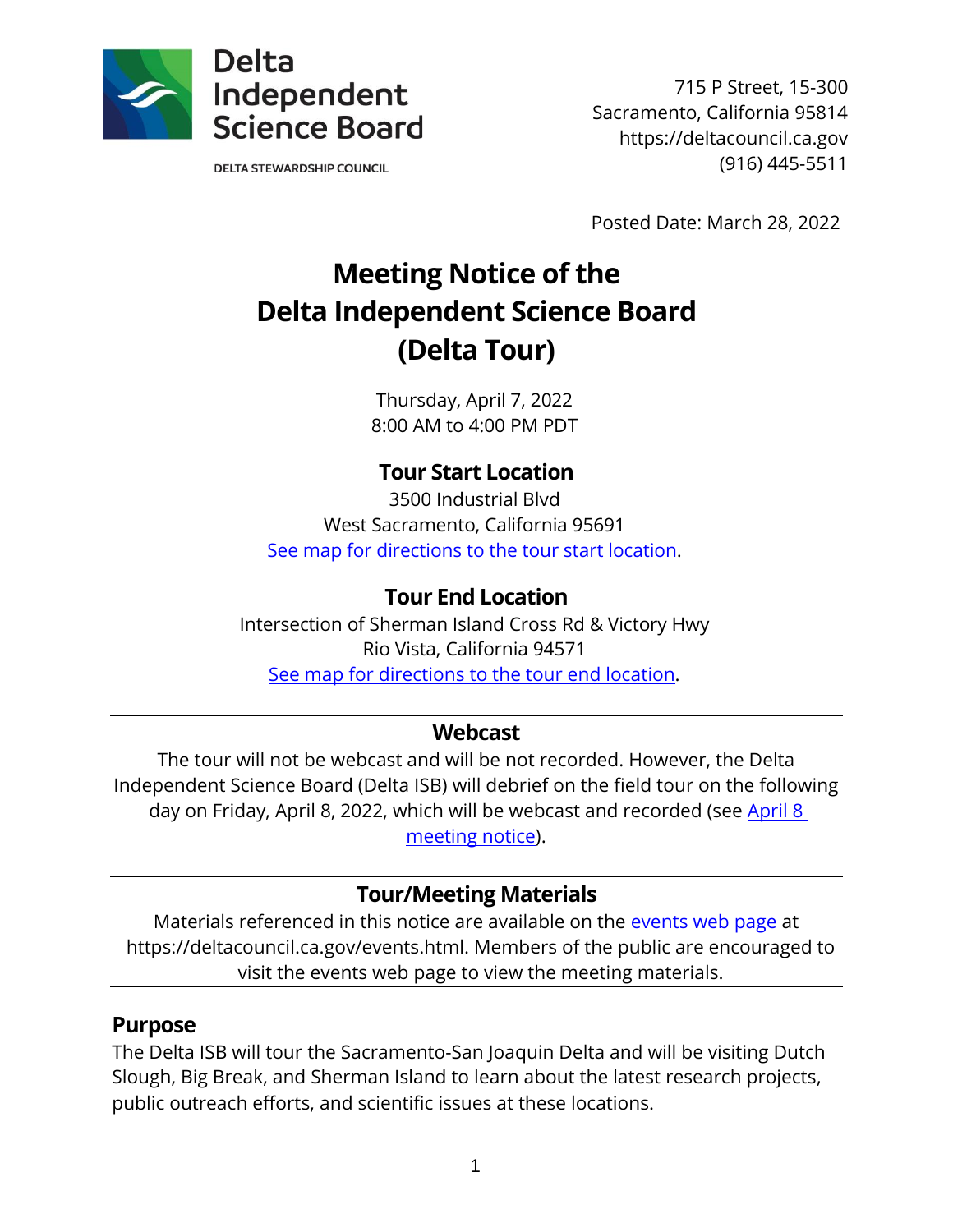As part of the tour, the Delta ISB will hear from representatives from the California Department of Water Resources, United States Geological Survey, UC Berkeley, UC Davis, East Bay Regional Park District, Sacramento-San Joaquin Delta Conservancy, and HydroFocus Inc.

All members of the public participating in the tour are responsible for their own transportation to and from the tour, as well as their own food and water. There will be no refreshments or water provided at any time during the tour. All times listed in the agenda are approximate. **To help with planning, please consider emailing [disb@deltacouncil.ca.gov](mailto:disb@deltacouncil.ca.gov) by 5:00 pm on April 6 if you are planning to attend the tour.** 

This section describes the highlights. For more information about the meeting, refer to the agenda below.

# **Agenda**

The agenda items listed below may be considered in a different order pursuant to the determination of the Delta ISB chair. Times listed on the agenda are approximate only. At the discretion of the Delta ISB, all items appearing on this agenda, whether expressly listed for action, may be deliberated upon and may be subject to action.

#### **~ 8:00 AM: Tour/Meeting Starts**

The Delta ISB will meet at the parking lot of the California Department of Water Resources office (3500 Industrial Blvd, West Sacramento, California 95691). [See](https://www.google.com/maps/place/3500+Industrial+Blvd,+West+Sacramento,+CA+95691/@38.5742424,-121.5650556,17z/data=!3m1!4b1!4m5!3m4!1s0x809ad46d84b97d61:0x98c48d4beff2b835!8m2!3d38.5742424!4d-121.5628669)  [map for directions to the tour start location.](https://www.google.com/maps/place/3500+Industrial+Blvd,+West+Sacramento,+CA+95691/@38.5742424,-121.5650556,17z/data=!3m1!4b1!4m5!3m4!1s0x809ad46d84b97d61:0x98c48d4beff2b835!8m2!3d38.5742424!4d-121.5628669)

- 1. Welcome and Declarations
- 2. Public Comments

The Delta ISB will take public comments on topics within its jurisdiction that are not on the agenda.

#### **~ 8:15 AM: Depart West Sacramento to Dutch Slough**

The Delta ISB will depart West Sacramento and head to Dutch Slough (7199 Sellers Ave, Oakley California, 94561). [See map for directions to Dutch Slough.](https://www.google.com/maps/place/7199+Sellers+Ave,+Oakley,+CA+94561/@37.9977435,-121.6796786,17z/data=!3m1!4b1!4m5!3m4!1s0x808555808558c9db:0xc68bce3123a584e7!8m2!3d37.9977435!4d-121.6774899?authuser=0)

3. Dutch Slough **(starts at ~ 10:00 AM)**

The Delta ISB will visit the [Dutch Slough Tidal Marsh Restoration Project,](https://water.ca.gov/Programs/Integrated-Regional-Water-Management/Delta-Ecosystem-Enhancement-Program/Dutch-Slough-Tidal-Restoration-Project) where Katherine Bandy and Molly Ferrell of the California Department of Water Resources will provide an overview of the project.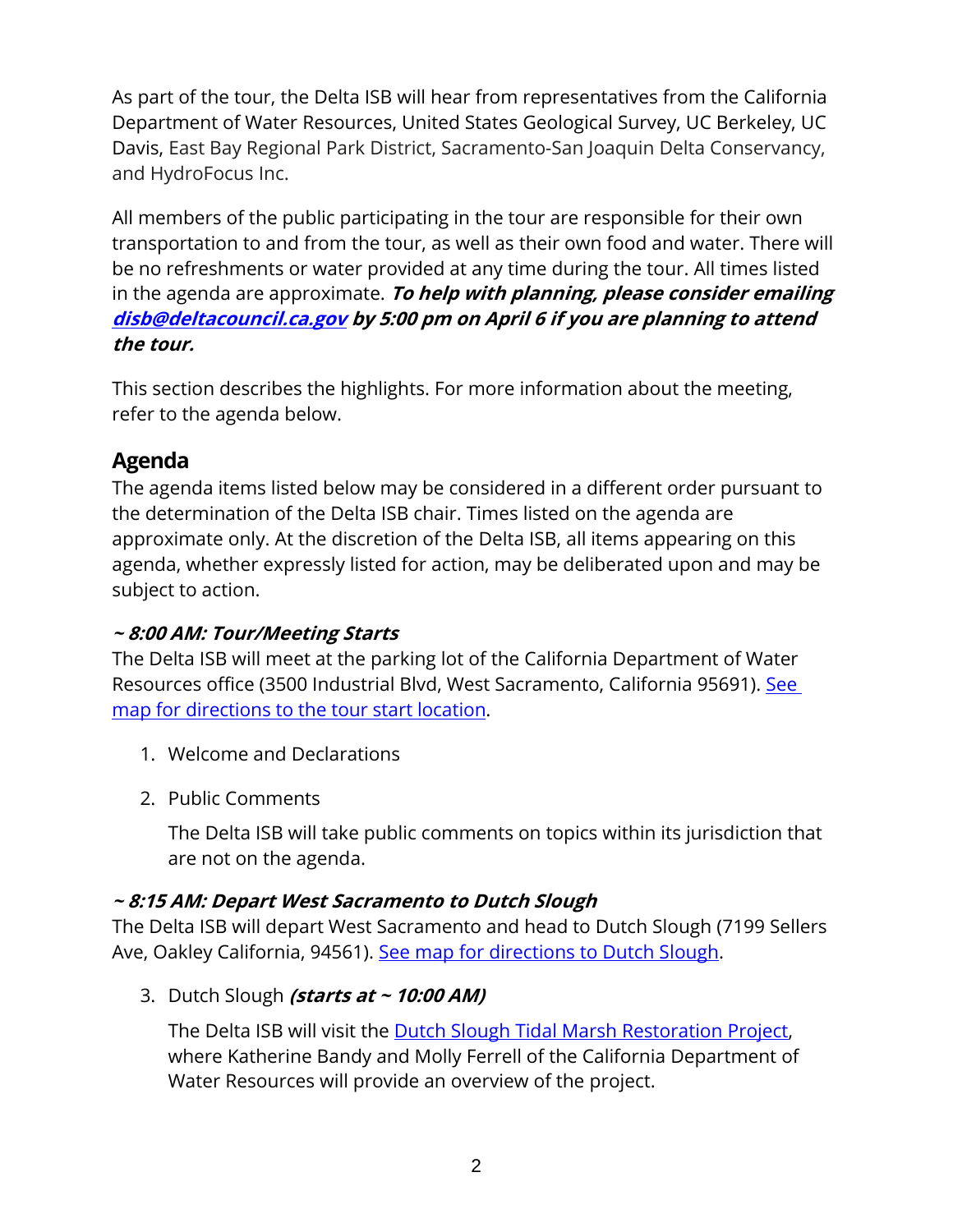In addition, the Delta ISB will learn about the latest scientific studies in the area and will hear from Karen Thorne of the United States Geological Survey on accretion/respiration projects, Dennis Baldocchi of UC Berkeley on greenhouse gas emission flux, and Jason Scott Riggio of UC Davis on systemscale monitoring of wildlife species and implications for adaptive management.

#### **~ 11:45 AM: Depart Dutch Slough to Big Break**

The Delta ISB will travel from Dutch Slough to the Big Break Regional Shoreline (69 Big Break Rd, Oakley, California 94561). [See map for directions to Big Break.](https://www.google.com/maps/place/69+Big+Break+Rd,+Oakley,+CA+94561/@38.0098722,-121.7313856,17z/data=!3m1!4b1!4m5!3m4!1s0x8085567072216a5d:0xe0bc76e253cad1e4!8m2!3d38.0098722!4d-121.7291969?authuser=0)

#### 4. Big Break **(starts at ~ 12:00 PM)**

At Big Break, the Delta ISB will take a lunch break. Afterwards, staff of the East Bay Regional Park District will provide a tour of the Big Break Regional Shoreline, including current public outreach efforts.

#### **~ 1:30 PM: Depart Big Break to Sherman Island**

The Delta ISB will travel from Big Break to Sherman Island. The tour will start at the intersection between Sherman Island Cross Rd & Victory Hwy in Rio Vista, California 94571. [See map for directions to Sherman Island.](https://www.google.com/maps/place/Sherman+Island+Cross+Rd+%26+Victory+Hwy,+California+94571/@38.0537319,-121.7402707,17z/data=!3m1!4b1!4m5!3m4!1s0x808556b4ed2c50c3:0xc17ca6e776fc9701!8m2!3d38.0537319!4d-121.738082)

#### 5. Sherman Island **(starts at ~ 2:00 PM)**

The Delta ISB will hear from Bryan Brock of the California Department of Water Resources, Campbell Ingram of the Sacramento-San Joaquin Delta Conservancy, and Steve Deverel of HydroFocus. The Delta ISB will receive a general tour of Sherman Island and an overview of subsidence reversal and levee setback projects.

#### **~ 4:00 PM: Meeting adjourned until next day [\(see April 8 meeting notice\)](https://deltacouncil.ca.gov/pdf/isb/meeting-notice/2022-03-28-isb-meeting-notice.pdf)**

The tour will end at the intersection between Sherman Island Cross Rd & Victory Hwy in Rio Vista, California 94571. [See map for directions to the tour end location.](https://www.google.com/maps/place/Sherman+Island+Cross+Rd+%26+Victory+Hwy,+California+94571/@38.0537319,-121.7402707,17z/data=!3m1!4b1!4m5!3m4!1s0x808556b4ed2c50c3:0xc17ca6e776fc9701!8m2!3d38.0537319!4d-121.738082)

# **Additional Information**

- If you have any questions, please contact Edmund Yu at 916-445-0637 or [Edmund.Yu@deltacouncil.ca.gov.](mailto:Edmund.Yu@deltacouncil.ca.gov)
- If you need reasonable accommodation due to a disability, please contact the Delta Stewardship Council's Human Resources Office at (916) 445-5511, TDD (800) 735-2929.